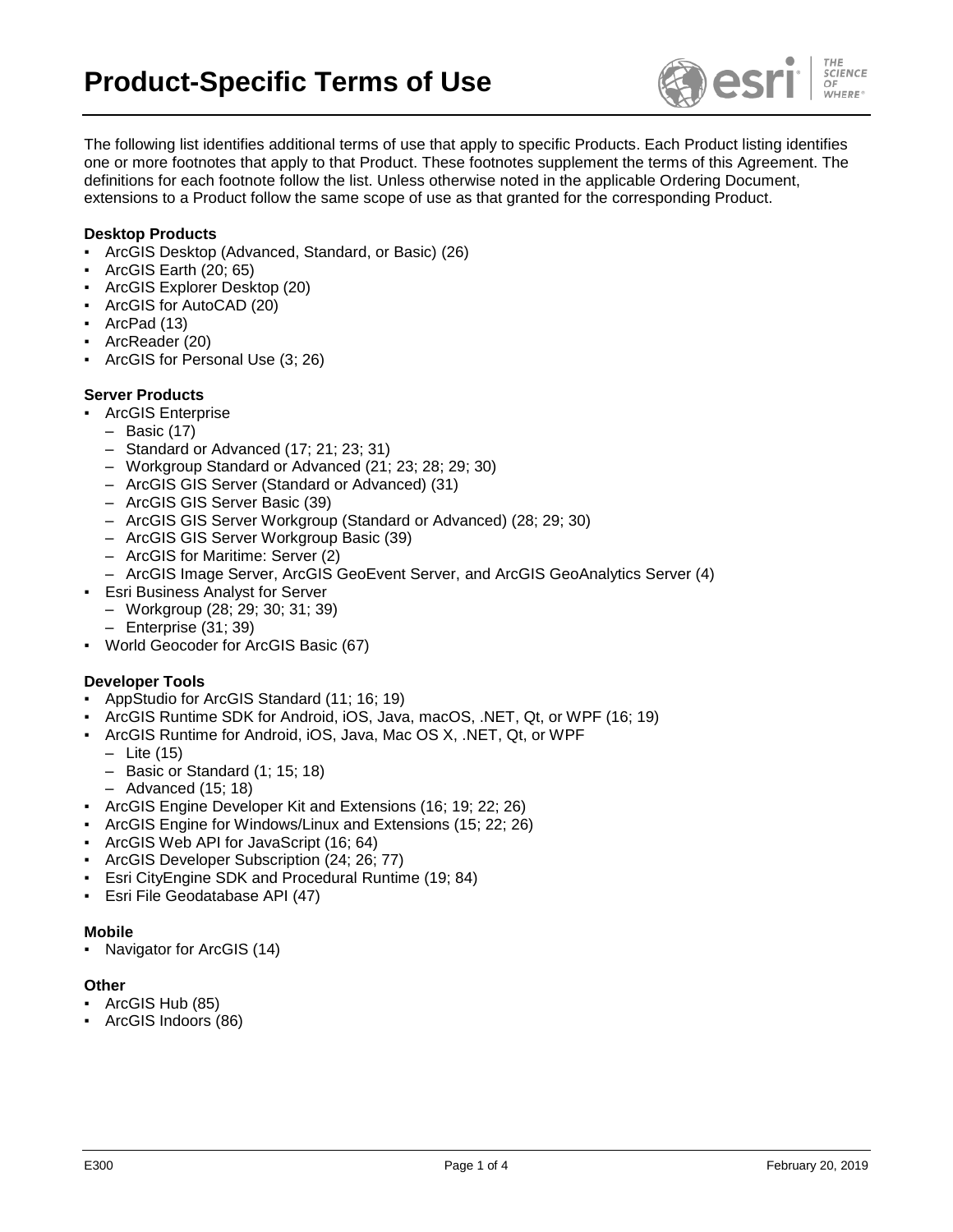# **Online Services**

- ArcGIS Online Developer Deployment Subscription is available through the ArcGIS Developer Subscription: + Free Subscription (66; 68; 75; 76; 79; 81)
	- + Paid Subscription (66; 68; 75; 76; 79)
	- Education Programs (Free or Paid Subscriptions) (66; 68; 70; 71; 72; 73; 75; 76; 79; 81)
	- NGO/NPO, Press/Media Programs (Free or Paid Subscription) (66; 68; 70; 71; 72; 73; 75; 76; 79; 81)
- ArcGIS Online subscriptions are available through multiple Selling Programs:
	- Commercial Retail, EAs; and Government Programs (66; 68; 69; 70; 77; 78; 82)
		- Education Programs (66; 68; 69; 70; 71; 78; 81; 82)
		- Non-profit Programs (66; 68; 69; 70; 71; 78; 81; 82)
- Public Plan
	- Commercial Retail; enterprise agreements; Government; NGO/NPO; Press/Media Programs (66; 68; 71; 72; 73; 74; 75; 76; 80; 81)
	- Education Programs (66; 68; 71; 72; 73; 74; 75; 76; 80; 81)
- AEC/ArcGIS Project Delivery Subscription (83)

#### Footnotes:

- 1. May not be used to edit an enterprise geodatabase via Direct Connect.
- 2. Not for use in navigation.
- 3. Licensed for personal, noncommercial use only.
- 4. When used with ArcGIS Enterprise Workgroup
	- Limited to 1 four-core server.
	- Can be installed on a separate machine.
- 5–10. Reserved.
	- 11. Applications built with AppStudio for ArcGIS Standard are subject to the terms of use for ArcGIS Runtime Standard Level.
	- 12. Reserved.
	- 13. Licensed as a Dual Use License.
	- 14. May be used for navigational purposes.
	- 15. Licensed as a Deployment License.
	- 16. Customer may use the SDKs or APIs to create Value-Added Applications and distribute and license those Value-Added Applications to its end users to use anywhere not prohibited under export regulation.
	- 17. Customer shall not redistribute Oracle JDBC Driver or its documentation that is included with this Product. Oracle is a third-party beneficiary of this Agreement.
	- 18. The Deployment License is per Value-Added Application per computer for stand-alone applications.
	- 19. License may not be used to develop Internet or server-based Value-Added Applications.
	- 20. Licensed as a Redistribution License.
	- 21. See Master Agreement<http://www.esri.com/legal/software-license> for additional terms of use for Named User Licenses.
	- 22. a. An end user must acquire a license in either ArcGIS Engine for Windows/Linux Software or other ArcGIS Desktop Software (Basic, Standard, or Advanced) to obtain the right to run an ArcGIS Engine application on 1 computer; and
		- b. The ArcGIS Engine for Windows/Linux extensions shall not be used in combination with ArcGIS Desktop Software to run ArcGIS Engine Value-Added Applications. A single user can have multiple ArcGIS Engine Value-Added Applications installed on 1 computer for use only by that end user.
	- 23. System to System Communication
		- a. Customer may use a basic service login to enable one-way, read-only, system-to-system communications from ArcGIS Enterprise to other third-party, enterprise business system(s) in the customer's organization. Customer may use a Viewer Named User Credential or Level 1 Named User Credential as a basic service login until Esri implements an actual service login credential. A specific Viewer Named User Credential or Level 1 Named User Credential used as a basic service login credential may only be used for system-to-system integration purposes and may not also be used by a Named User to access the system.
		- b. Customer may use a standard service login to enable two-way, read-write, system-to-system communications between ArcGIS Enterprise and other third-party, enterprise business system(s) in the customer's organization. Customer may use an Editor (or higher) Named User Credential or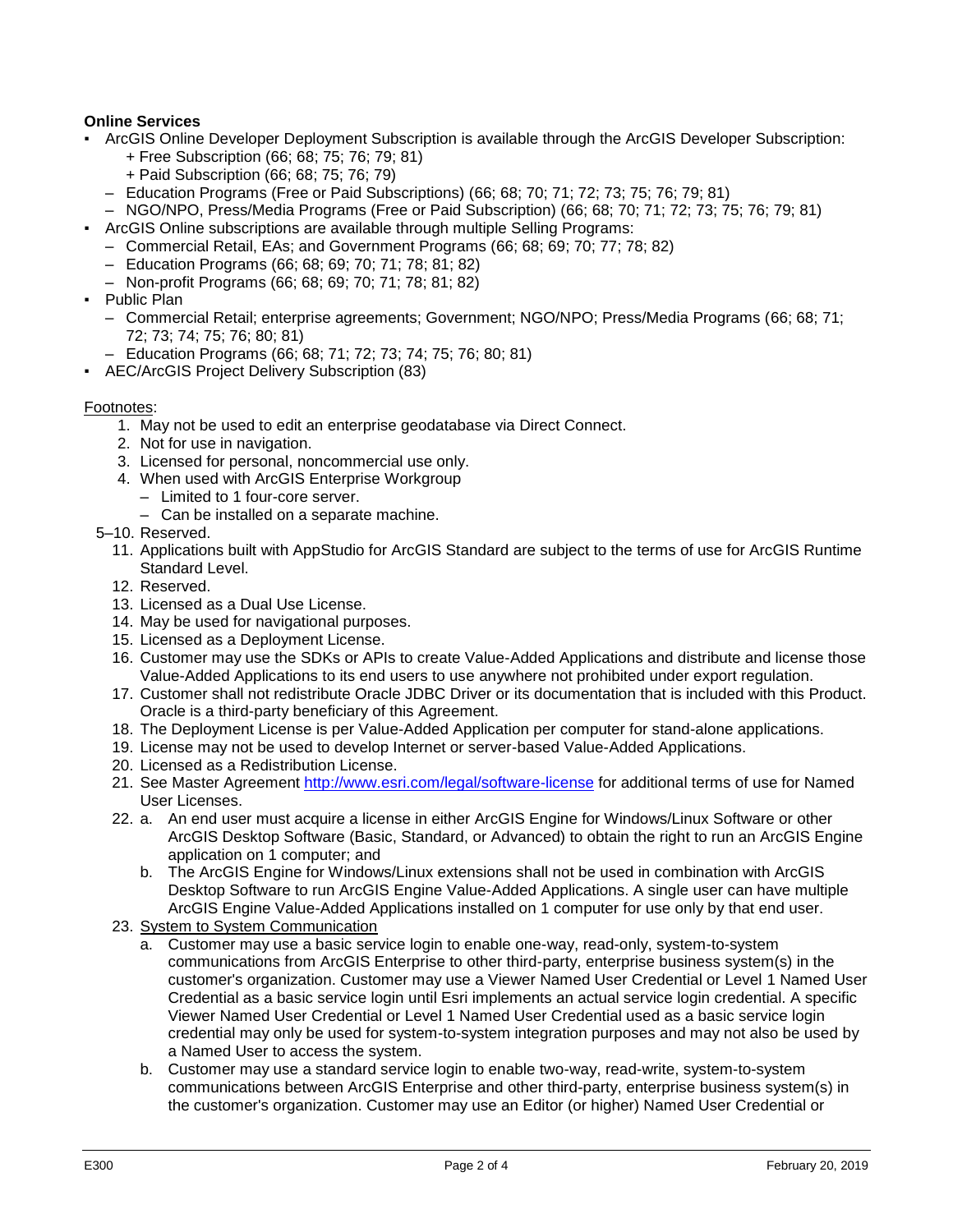Level 2 Named User Credential as a standard service login until Esri implements an actual service login credential. A specific Editor (or higher) Named User Credential or Level 2 Named User Credential used as a standard service login credential may only be used for system-to-system integration purposes and may not also be used by a Named User to access the system.

- 24. Software may be used only for the purposes of development, testing, and demonstration of a prototype Value-Added Application and creating map caches. Customer may use Value-Added Applications and map caches with ArcGIS Enterprise Staging Server Licenses and Deployment Server Licenses. Software and Data may be installed on multiple computers for use by any ArcGIS Developer Subscribers with Builder or higher plan subscriptions; all other Software is licensed as a Single Use License.
- 25. Reserved.
- 26. The geodatabase is restricted to 10 gigabytes of Customer's data.
- 27. Reserved.
- 28. Use is limited to 10 concurrent end users of applications other than ArcGIS Enterprise Workgroup or ArcGIS GIS Server Workgroup applications. This restriction includes use of ArcGIS Desktop Software, ArcGIS Engine Software, and third-party applications that connect directly to any ArcGIS Enterprise Workgroup or ArcGIS GIS Server Workgroup geodatabase. There are no limitations on the number of connections from web applications.
- 29. Software requires a supported version of SQL Server Express. Supported versions are listed with the system requirements for the product on the Esri website.
- 30. Use is restricted to a maximum of 10 gigabytes of Customer's data. All components must be installed on a single server.
- 31. Includes a Failover License.
- 32. Reserved.
- 33–38. Reserved.
	- 39. Any editing functionality included with ArcGIS GIS Server is not permitted for use with ArcGIS GIS Server Basic and ArcGIS GIS Server Workgroup Basic.
- 40–46. Reserved.
	- 47. Customer may develop and distribute Value-Added Applications that use Esri File Geodatabase API to Customer's end users.
- 48–53. Reserved.
- 54. Reserved.
- 55–63. Reserved.
	- 64. Value-Added Applications for web deployment must be used in conjunction with other Esri Products. Third-party technologies may also be used in conjunction with Value-Added Applications as long as the Value-Added Applications are always used in conjunction with other Esri Product(s).
	- 65. May only be used in conjunction with other Esri Product(s). Third-party technologies may also be used in conjunction with ArcGIS Earth as long as ArcGIS Earth is always used in conjunction with other Esri Products.
	- 66. Only Customers with an active ArcGIS Online subscription may store geocoded results generated by World Geocoding Service.
	- 67. Limited to 250,000,000 geocodes per annual subscription.
	- 68. Customer may use the data accessible through Infographics Service for display purposes only and may not save any data accessible through this service.
	- 69. May be used for any business purpose of Customer's organization.
	- 70. May be used for development and test purposes for Customer's organization.
	- 71. May be used for teaching purposes in educational organizations.
	- 72. May be used for the benefit of Customer's qualified NGO/NPO organization.
	- 73. May be used for the benefit of press or media organizations.
	- 74. May be used for personal use.
	- 75. Customer may enable third-party use of Value-Added Applications only by publicly sharing the Value-Added Application(s) using Sharing Tools. Customer may not use this subscription to power a Value-Added Application for its own internal business use unless Customer is an educational institution using the Value-Added Application for teaching purposes only, a qualified NGO/NPO organization, or a media or press organization.
	- 76. Customer is not permitted to create private groups or participate in any private groups.